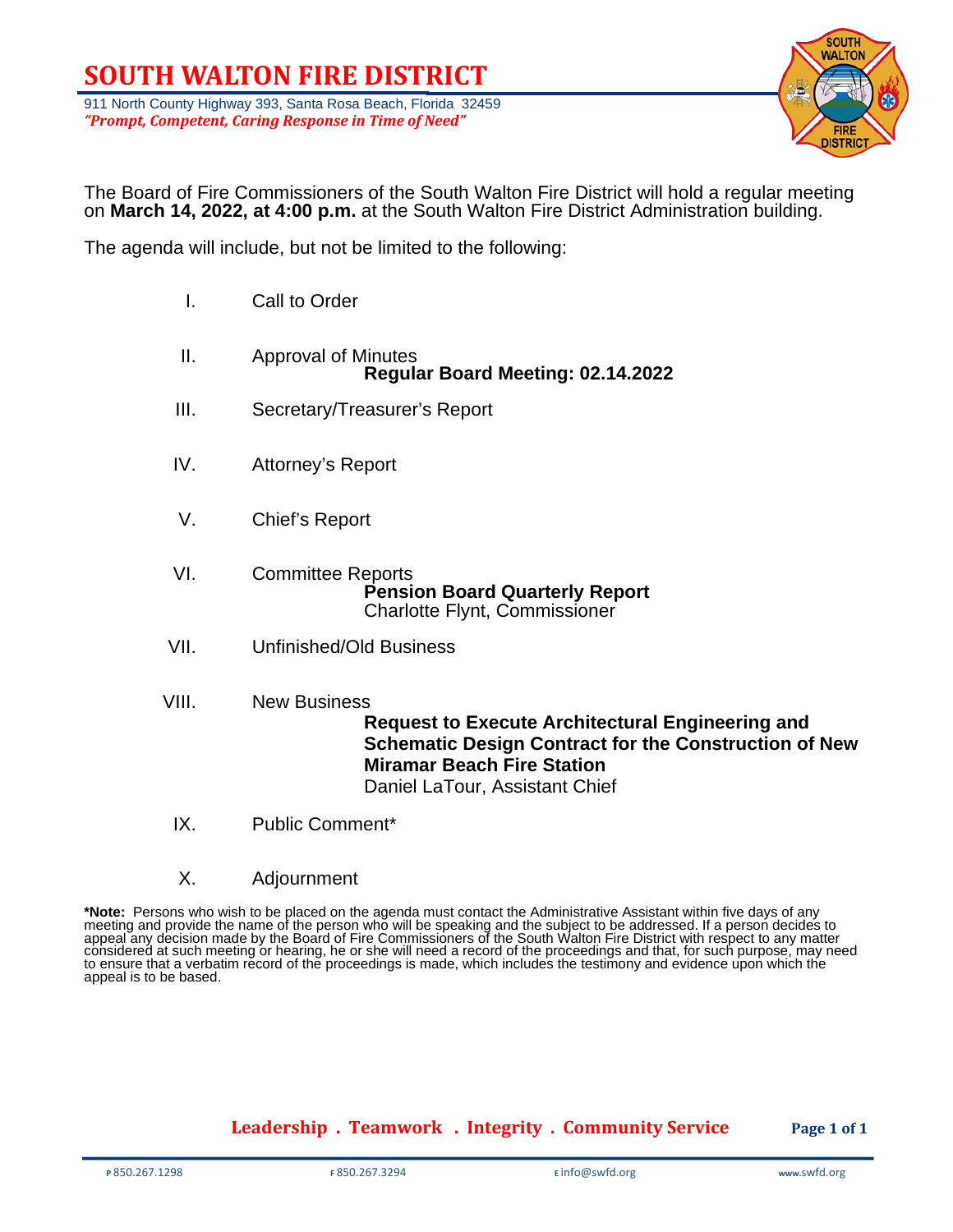# **SOUTH WALTON FIRE DISTRICT BOARD OF FIRE COMMISSIONERS**

# **Meeting Minutes – March 14, 2022**

# **\*\*\*PENDING APPROVAL\*\*\***

**Commissioners Present:** David A.C. Bailey (arrived 4:04 pm), Brian Christenson, Tom Cooper, Charlotte Flynt, Mark B. Foley, Maurice Gilbert, Mike Stange (arrived 4:04 pm)

#### **Commissioners Absent:** None

#### **Call to Order:** 4:00 p.m.

Chairman Gilbert announced that there was a quorum present.

On a motion duly made by Commissioner Cooper and seconded by Commissioner Christenson, the Board unanimously approved the minutes of February 14, 2022, Board of Fire Commissioners' regular meeting.

**Secretary/Treasurer's Report:** Commissioner Flynt read the January 2022 cash report into the record.

# **Attorney's Report:**

On a motion duly made by Commissioner Foley and seconded by Commissioner Flynt, the Board unanimously approved Attorney Youell's February 2022 billing statement.

# **Fire Chief's Report:**

Chief Crawford reviewed the Emergency Response Activity Report which included Beach Safety Responses.

Chief Crawford reported a total of 591 incidents representing an increase of 19% in total responses when comparing February 2022 to February 2021. YTD Responses have increased by nearly 17% in total response activity.

Chief Crawford reported the following significant events:

On the evening of February 23, 2022, crews responded to 83 Compass Point Way in the Watersound community to find a large three-story 6,200 square foot single-family structure heavily involved with fire extension to a second adjacent structure. The incident was elevated to a second alarm requiring all SWFD resources and mutual aid from both Walton County Fire Rescue and Panama City Beach Fire Rescue. The fire was extinguished following an aggressive fire attack. There was significant fire and water damage throughout the home as well as moderate damage to the exterior of an adjacent home. An electrical outlet located on the front porch could not be ruled out as the likely point of origin based on observable burn patterns. Additionally, the investigation found that construction workers had been on the property earlier in the day and numerous cigarette butts were found in proximity to this same porch area.

On March 2, 2022, crews were dispatched to 50 Big Oak Lane to find a residential structure with heavy smoke coming from the eaves, ridges, and front door. The occupant was home at the time of the fire and was showering when she was alerted to the smell of smoke. A cause and origin investigation was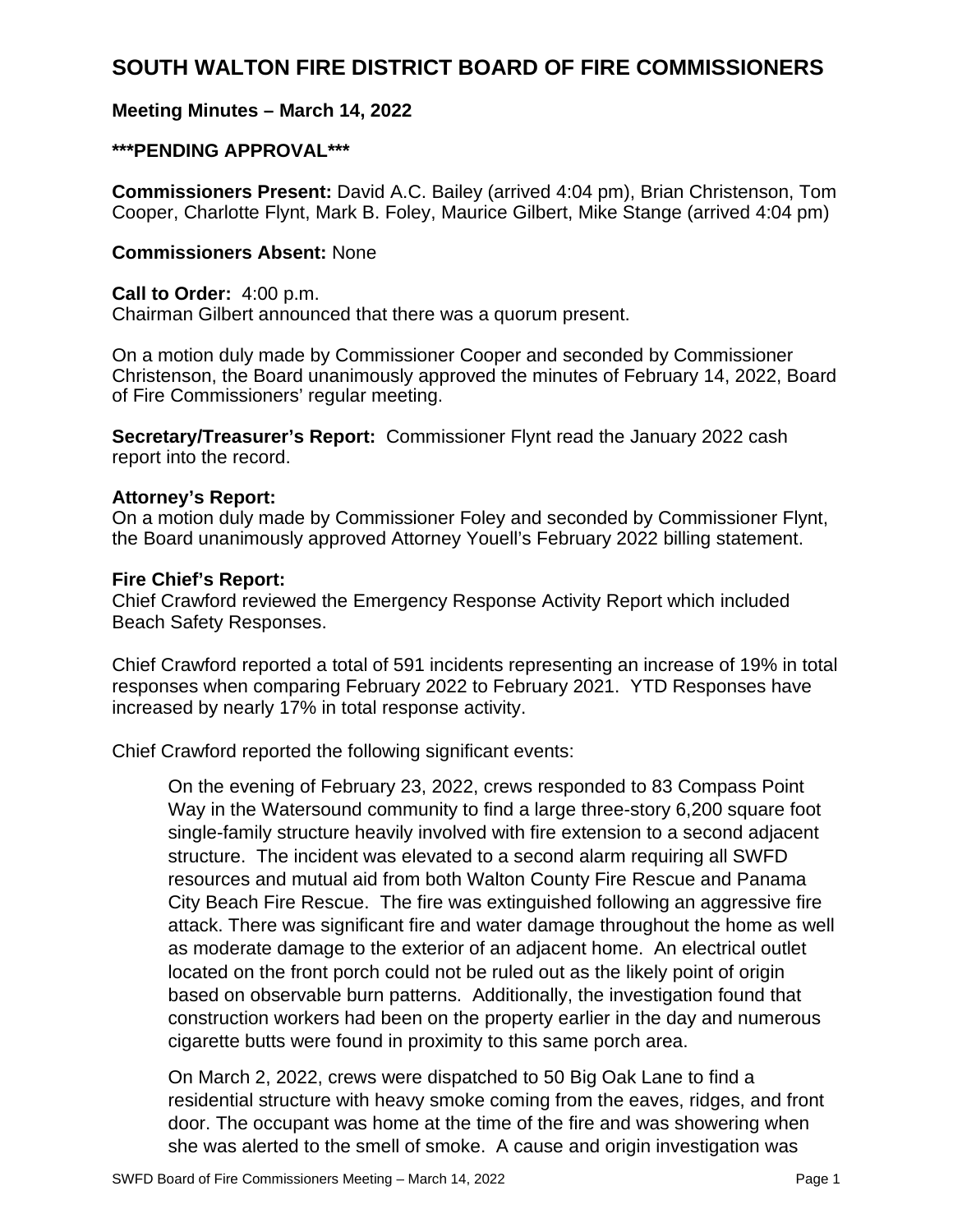conducted and we were unable to rule out a food dehydrator appliance or the kitchen stove as the most likely ignition source.

On Friday, March 4, 2022, SWFD sent resources under local mutual aid to assist Bay County with a very intense wildfire that eventually would grow to more than 33,000 acres. SWFD crews spent the evening providing structural protection assistance on the fire line. Additionally, on March 5, 2022, SWFD sent an engine back to assist with structure protection as well as on March 6, 2022, SWFD sent an ambulance to assist with facilitating a short notice evacuation of a nursing home. The state deployed four (4) Engine Strike Teams (20 engines) and 3 Structural Task Forces (6 Engines, 6 Brush Trucks, and 3 Tankers) along with more than 70 Forestry tractors and 10 air assets to get this fire under control. Resources were demobilized after more than a week on the line.

SWFD's Beach Safety season kicked off on March 1, 2022. Chief Crawford stated that SWFD is in a better position concerning the number of lifeguards than in recent years. Chief Crawford believes this is attributed to the restructuring of the county contract to provide for more competitive wages as well as a career path for those interested in becoming full-time lifeguards.

SWFD hosted a two-day leadership development course on February 15-16, 2022, with fire district supervisory personnel. This training was facilitated by retired Fire Chiefs Kingman Schuldt and Dave Downey. Based on post-course evaluation feedback the training was well received.

SWFD's 911 Communications Center remodel project which included new dispatch consoles, carpeting, and an overhaul to the center is complete. The old consoles were repurposed for the Beach Safety Division where they will be utilized as desktop workstations. Chief Crawford acknowledged the efforts of Assistant Chief LaTour, Communications Director Perez, and IT Manager Kotowske for completing this project with minimal interruptions in service. Chief Crawford also thanked the board for supporting the much-needed enhancements.

Chief Crawford thanked Facilities Maintenance Technician Rodgers, Beach Safety Director Vaughan, and the entire Beach Safety team for their efforts to complete the required building improvements to SWFD's 393 South property which is the current location of SWFD's Beach Safety Division.

On March 4-5, 2022, SWFD hosted the Northwest Florida Fire Expo which consisted of two days of Hands-on Training evolutions for attendees of the conference. This expo was supervised by SWFD's Division Chief of Training Jones and included building search evolutions under heavy smoke conditions, live fire training scenarios, forcible entry, and various technics for stretching handlines. Firefighters from all across the country coming from as far away as Ohio, Pennsylvania and the New England states were in attendance.

Chief Crawford announced that SWFD hired Troy Sjostrom as an additional fire inspector to assist with the ever-increasing life safety and inspection needs of SWFD's community.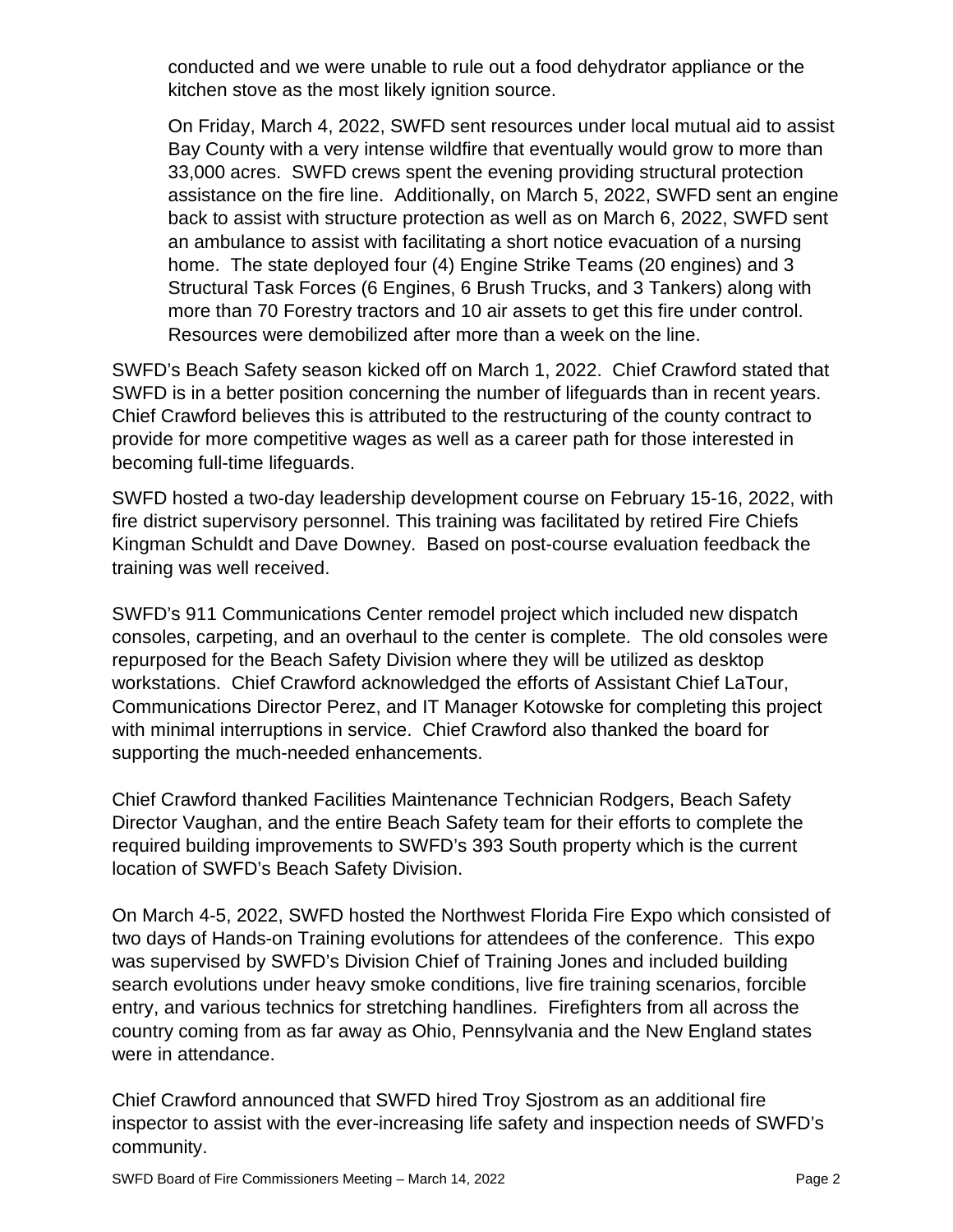Twenty-two candidates that passed Phase I Firefighter testing last month are scheduled for interviews later this month. SWFD intends to hire four firefighters from this selection process to fill immediate vacancies and create a hiring eligibility list for future needs.

From February 28, 2022, through March 3, 2022, Assistant Chiefs Hughes and LaTour attended a UAV / Drone training session hosted by Panama City Beach Fire Department. The course emphasized best practices in drone technology being utilized for search and rescue operations as well as using thermal imaging technology.

Chief Crawford reported that staff conducted a pre-construction meeting for the purchase of a new ambulance. The vendor stated that supply shortages are having significant impacts on the production timelines to build both ambulances and fire apparatus which may take as long as two years from the time of order placement to delivery. Supply shortages and manufacturing delays will likely require that staff proceed with placing apparatus replacement orders sooner than traditionally planned. Chief Crawford recommended that SWFD proceed with ordering two ambulances for estimated delivery in FY24. This commitment will ensure that SWFD's fleet replacement plan remains on schedule.

Staff continues to participate in quarterly countywide communications roundtable meetings initiated by County Commissioner Mike Barker. It appears that there is growing interest from system stakeholders toward seeking funding to build out a proprietary countywide radio system to include towers and infrastructure and eventually move away from the SLERS subscription system currently utilized by SWFD. Chief Crawford will continue to keep the fire Board apprised of the status of these discussions.

On March 31, 2022, Chief Crawford is scheduled to attend a Leadership Summit hosted by the State Fire Marshal's Office. This summit will include discussions on resource management planning, and processes for the activation and deployment of firefighting and urban search and rescue resources.

Chief Crawford shared that he has been appointed to serve as the Florida delegate and State Director on the Southeastern Association of Fire Chiefs Board. This two-year term appointment begins in June 2022. A copy of the appointment letter was included in the board packet.

Chief Crawford made the board aware that Healthmark Hospital in DeFuniak Springs will be closing its Emergency Department for construction for approximately 45 - 90 days. This hospital serves as the only critical access facility in the north end of Walton County. Therefore, SWFD anticipates an additional 80-100 patients per month to be transported by WCFR to Sacred Heart Hospital on the Emerald Coast which will impact their capacity. Adding to the surge concerns is that Healthmark typically has about 800 "walk-in" patients each month at their facility. Many of these walk-ins may potentially begin to utilize 911 and ambulance infrastructure in the north end as there will no longer be a critical access facility locally.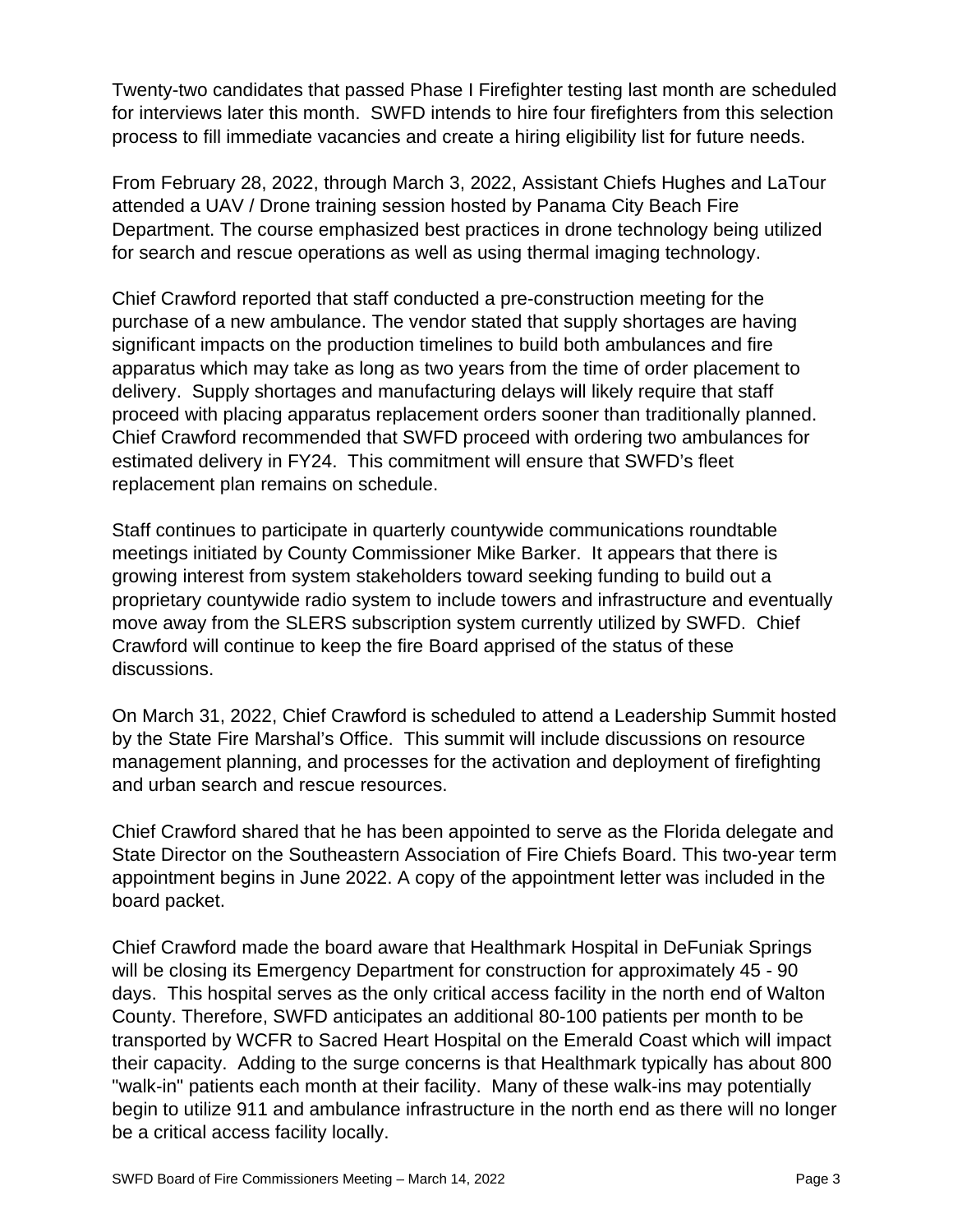The trickle-down effect of this facility closure will result in increases in the frequency of interfacility transfers tasked to SWFD, where patients originating at Sacred Heart Hospital require treatment and transport to other facilities for definitive care which will likely create additional impacts on SWFD's capacity to maintain the availability of ambulance units in South Walton. Longer 911 transport times for WCFR are anticipated as well as additional mutual aid requests for coverage from SWFD to the north end to cover WCFR response gaps.

Staff has been reviewing alternative staffing models that may likely be required to address the ever-increasing ambulance and interfacility transport needs of our community. Chief Crawford believes that abolishing SWFD's BLS non-emergency transport program, which is staffed with part-time employees, and investing in an advanced life support paramedic capable ambulance with full-time nonfirefighting employees will help significantly. Chief Crawford further stated that under this model SWFD would staff an additional ambulance six days a week for 13-14 hours daily. Staffing would be accomplished with EMTs and Paramedics. This resource could then be used to take interfacility transport pressure off SWFD's fire-based ambulances and would achieve greater system efficiency.

Chief Crawford stated, that as a result of vacancies and timing, SWFD has unexpended payroll dollars within the current FY budget. Chief Crawford asked for board approval to proceed with amending SWFD's current BLS program staffing model and proceed with hiring four full-time personnel to address the impacts of interfacility transfer demands. Due to the closing of Healthmark Hospital's Emergency Department, an emergency motion was added to the agenda to address the additional impacts on SWFD's capacity to maintain the availability of ambulance units in South Walton.

On a motion duly made by Commissioner Christenson and seconded by Commissioner Bailey, the Board unanimously approved and authorized staff to amend SWFD's current BLS program staffing model and proceed with hiring four full-time personnel to address the impacts of interfacility transfer demands.

The next regularly scheduled Board of Fire Commissioners meeting will be on Monday, April 11, 2022, at 4 p.m.

**Committee Reports:** Commissioner Flynt provided a Pension Board Quarterly Report stating that the pension fund earned 5.11% for the quarter ended 12/31/2021.

# **Unfinished/Old Business:** None

**New Business:** Assistant Chief LaTour presented a Board Action: Request to Execute Architectural Engineering and Schematic Design Contract for the Construction of New Miramar Beach Fire Station whereas staff recommended that the board approve and authorize staff to proceed with the execution of AIA B101-2017 Standard Form of Agreement between DAG Architects, Inc. and South Walton Fire District dated February 22, 2022, in the amount of \$316,482 and DAG's New Fire Station No. 5 Proposal (Miramar Beach). Copies of both were included in the board packet.